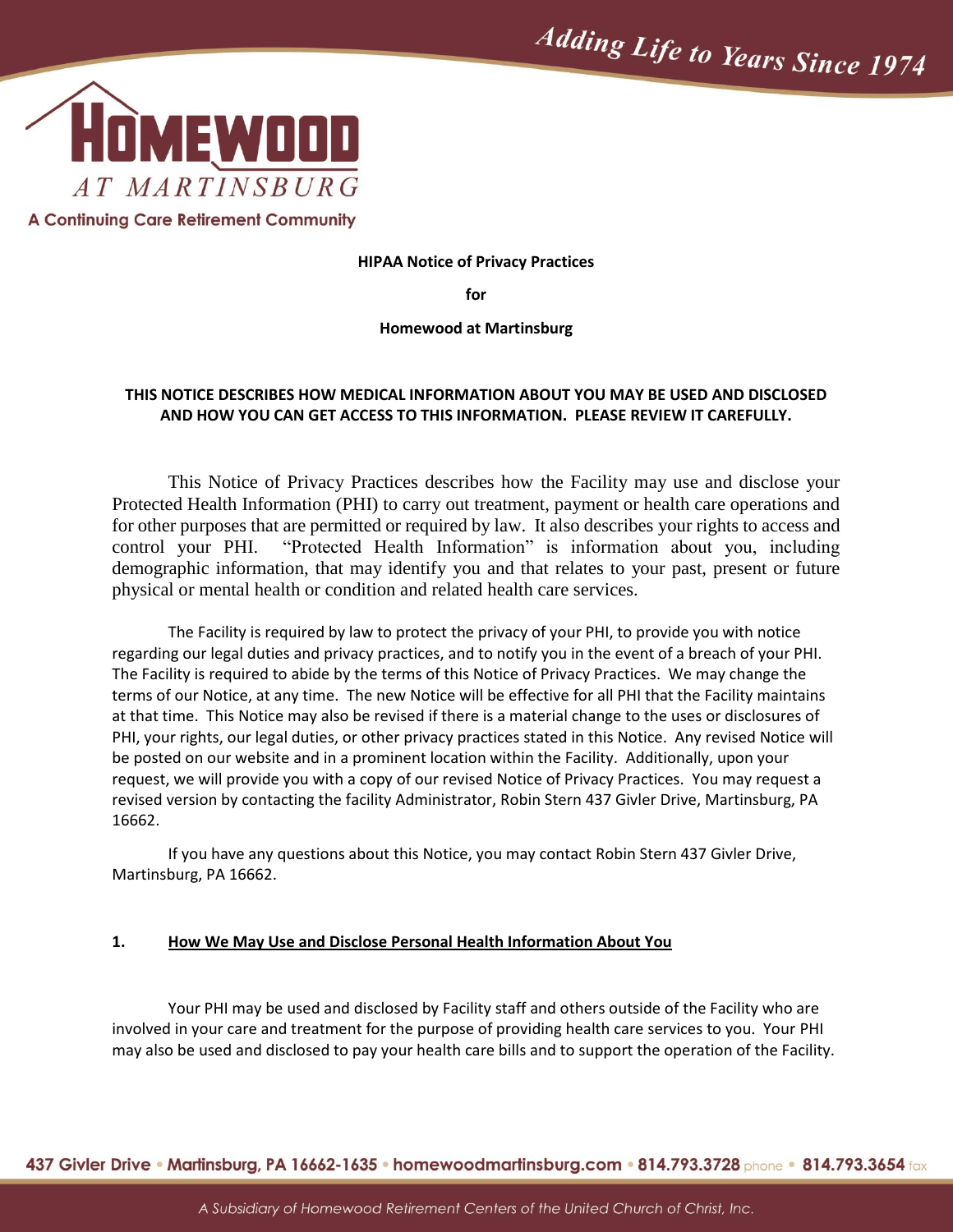The following categories describe the ways that the Facility uses and discloses health information. Not every use or disclosure in a category will be listed. However, all of the ways the Facility is permitted to use and disclose information will fall into one of the categories.

- **a. For Treatment.** We may use or disclose your PHI to provide you with medical treatment. We may disclose health information about you to physicians, nurses, nursing assistants, therapists, pharmacists, medical records personnel, or other Facility personnel who are involved in taking care of you at the Facility. For example, we may share information about your medical diagnosis with the Registered Dietician to ensure you receive the appropriate meal planning. We may also share information about your medical condition with your physician or any physician consulting on your care to assist with establishing the most effective treatment plan for you. We may also disclose health information about you to people outside the Facility who may be involved in your medical care after you leave the Facility. This may include family members, home health personnel, or hospice agencies to provide care in your home.
- **b. For Payment**. We may use or disclose your PHI to bill and collect payment for services or treatments we provided to you. For example, we may contact your insurance company, health plan, or another third party to obtain payment for services we provided to you.
- **c. For Health Care Operations**. We may use or disclose your PHI to perform certain functions within our facility should these uses or disclosures become necessary to operate our facility and to ensure that you and others we provide care and services to continue to receive quality care and services. For example, we may take your photograph for medication identification purposes or use your health information to evaluate the effectiveness of the care and services you are receiving. We may disclose your PHI to our staff (nurses, nursing assistants, physicians, staff consultants, therapists, etc.) for auditing, care planning, treatment, and learning purposes. We may also combine your health information with information from other health care providers to study how our facility is performing in comparison to like facilities or what we can do to improve the care and services we provide to you. When information is combined, we remove all information that would identify you so that others may use the information in developing research on the delivery of health care services without learning your identity.
- **d. For Business Associates**. There are some services provided in our Facility through contracts with Business Associates. Some examples of contracted services include pharmacy services, therapy services, podiatry services, dental services, etc. When these services are contracted, we may disclose your health information so that they can perform the job we've asked them to do and bill you or your third-party payer for services rendered. Whenever an arrangement between the Facility and a Business Associate involves the use or disclosure of your PHI, we will have a written contract that contains terms that will protect the privacy of your PHI.
- **e. For Treatment Alternatives or Health Related Benefits.** We may use or disclose your PHI, as necessary, to provide you with information about treatment alternatives or other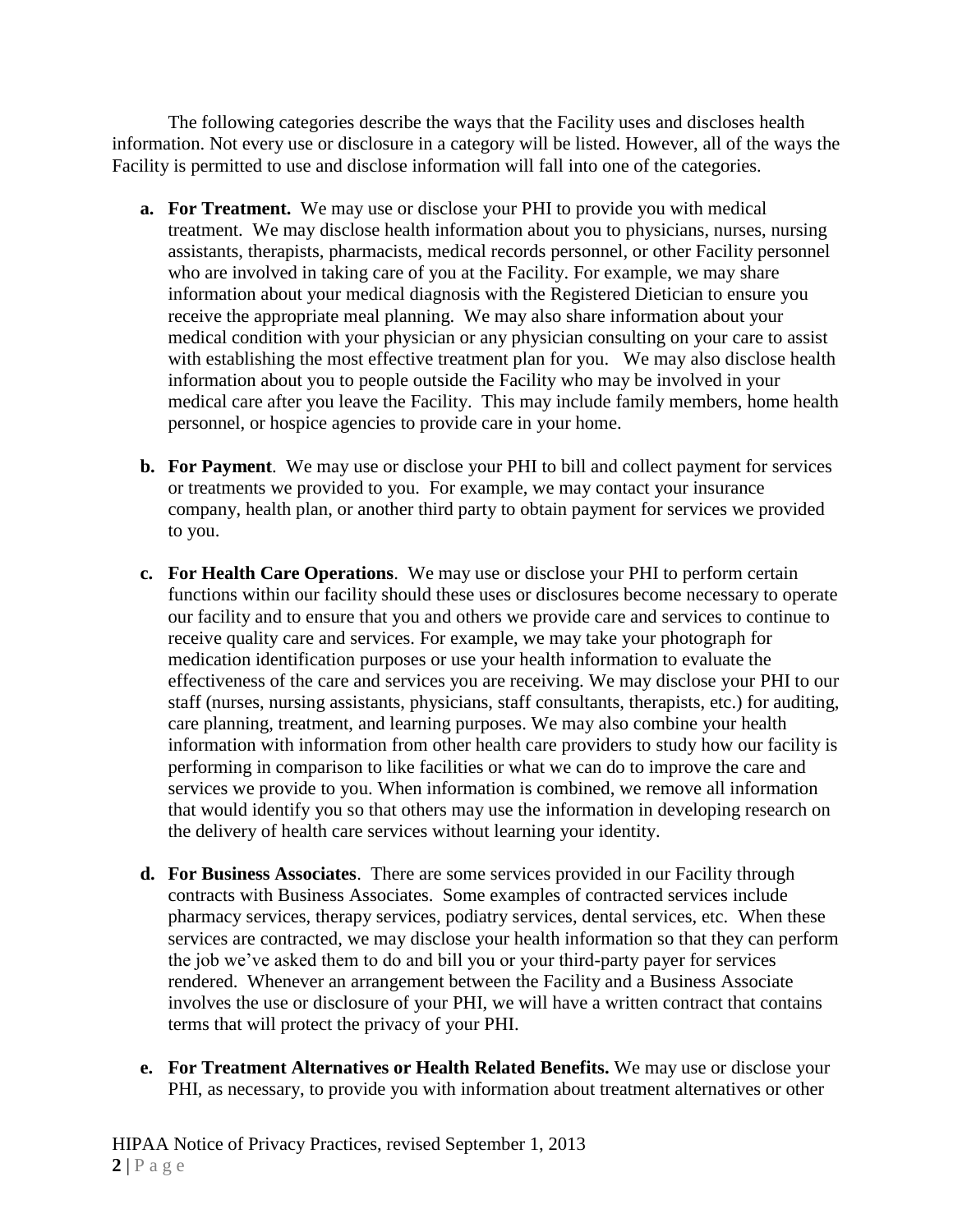health-related benefits and services that may be of interest to you. For example, we may inform you about a newly released medication or treatment that has a direct relationship to the treatment or medical condition. You may contact our Privacy Officer to request that these materials not be sent to you.

### **2. Other Uses and Disclosures that Do Not Require Your Authorization**

State and federal laws and regulations either require or permit us to use or disclose your PHI without your consent or authorization in certain circumstances. The uses or disclosures that we may make without your consent or authorization include the following:

- **a. As Required By Law.** We may use or disclose your PHI to the extent that the use or disclosure is required by law. The use or disclosure will be made in compliance with the law and will be limited to the relevant requirements of the law. You will be notified, if required by law, of any such uses or disclosures.
- **b. Public Health Activities and Reporting.** Federal and state laws may require or permit the Facility to disclose certain health information related to the following:
	- i. **Public Health Risks or Communicable Diseases.** We may disclose your PHI for public health activities and purposes to a public health authority that is permitted by law to collect or receive the information. For example, a disclosure may be made for the purpose of preventing or controlling disease, injury or disability. We may disclose your PHI, if authorized by law, to a person who may have been exposed to a communicable disease or may otherwise be at risk of contracting or spreading the disease or condition.
	- ii. **Health Oversight Activities.** We may disclose PHI to a health oversight agency for activities authorized by law, such as audits, civil, criminal, or administrative investigations, inspections, licensure, or disciplinary actions. Oversight agencies seeking this information include government agencies that oversee the health care system, government benefit programs, other government regulatory programs and civil rights laws.
	- iii. **Child Abuse.** We may disclose your PHI to a public health or other appropriate government authority authorized by law to receive reports of child abuse or neglect.
	- iv. **Abuse or Neglect.** We may disclose your PHI to the appropriate government authority if we believe a resident has been the victim of abuse, neglect or domestic violence. In this case, the disclosure will be made consistent with the requirements of applicable federal and state laws.
	- v. **Food and Drug Administration.** We may disclose your PHI to a person or company required by the Food and Drug Administration for the purpose of quality, safety, or effectiveness of FDA-regulated products or activities including: to report adverse events, product defects or problems, biological product deviations, to track products;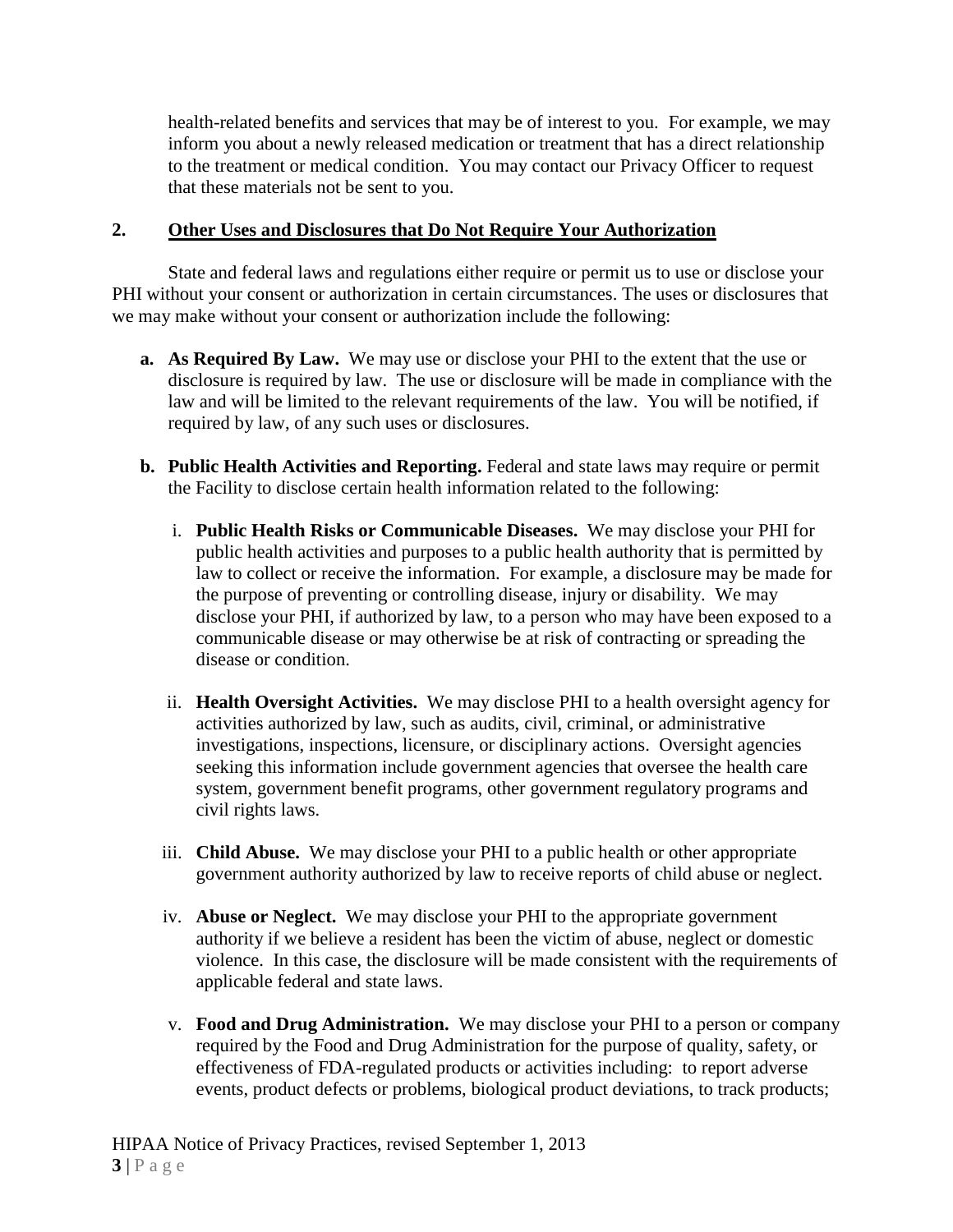to enable product recalls; to make repairs or replacements, or to conduct post marketing surveillance, as required.

- **c. Legal Proceedings.** We may disclose PHI in the course of any judicial or administrative proceeding, in response to an order of a court or administrative tribunal (to the extent such disclosure is expressly authorized by such order), or in certain conditions in response to a subpoena, discovery request or other lawful process.
- **d. Law Enforcement Purposes.** We may disclose PHI for law enforcement purposes, to comply with laws regarding reporting of certain types of wounds and physical injuries, to comply with a summons, warrant, or subpoena. Under certain conditions, we may provide limited PHI in response to an investigative demand. We may also disclose the following limited information in response to a request by law enforcement in order to identify or locate a suspect, fugitive, or material witness: name, address, place and date of birth, social security number, blood type, type of injury, date of treatment and death, and any distinguishing or identifying physical characteristics. Upon request, we may also disclose your PHI to law enforcement if you are suspected to be a victim of a crime. In responding to such requests, we will comply with the requirements of applicable federal and state laws.
- **e. Coroners, Medical Examiners, Funeral Directors, and Organ and Tissue Donation.** We may disclose PHI to a coroner or medical examiner for identification purposes, determining cause of death or for the coroner or medical examiner to perform other duties authorized by law. We may also disclose PHI to a funeral director, as authorized by law, in order to permit the funeral director to carry out their duties. We may disclose such information in reasonable anticipation of death. If you are an organ donor, we may disclose PHI to organizations that handle organ procurement to facilitate donation and transplantation.
- **f. Research.** We may disclose your PHI for research purposes only when a privacy board or institutional review board has approved the research project. However, we may use or disclose your PHI to individuals preparing to conduct an approved research project in order to assist such individuals in identifying persons to be included in the research project. Researchers identifying persons to be included in the research project will be required to conduct all activities onsite.
- **g. To Avert a Serious Threat to Health or Safety.** Consistent with applicable federal and state laws, we may disclose your PHI, if we believe that the use or disclosure is necessary to prevent or lessen a serious and imminent threat to the health or safety of a person or the public. We may also disclose PHI if it is necessary for law enforcement authorities to identify or apprehend an individual.
- **h. Military and Veterans.** If you are a member of the armed forces, we may disclose health information about you as required by military authorities or for the purpose of a determination by the Department of Veterans Affairs of your eligibility for benefits. We may also disclose health information about foreign military personnel to the appropriate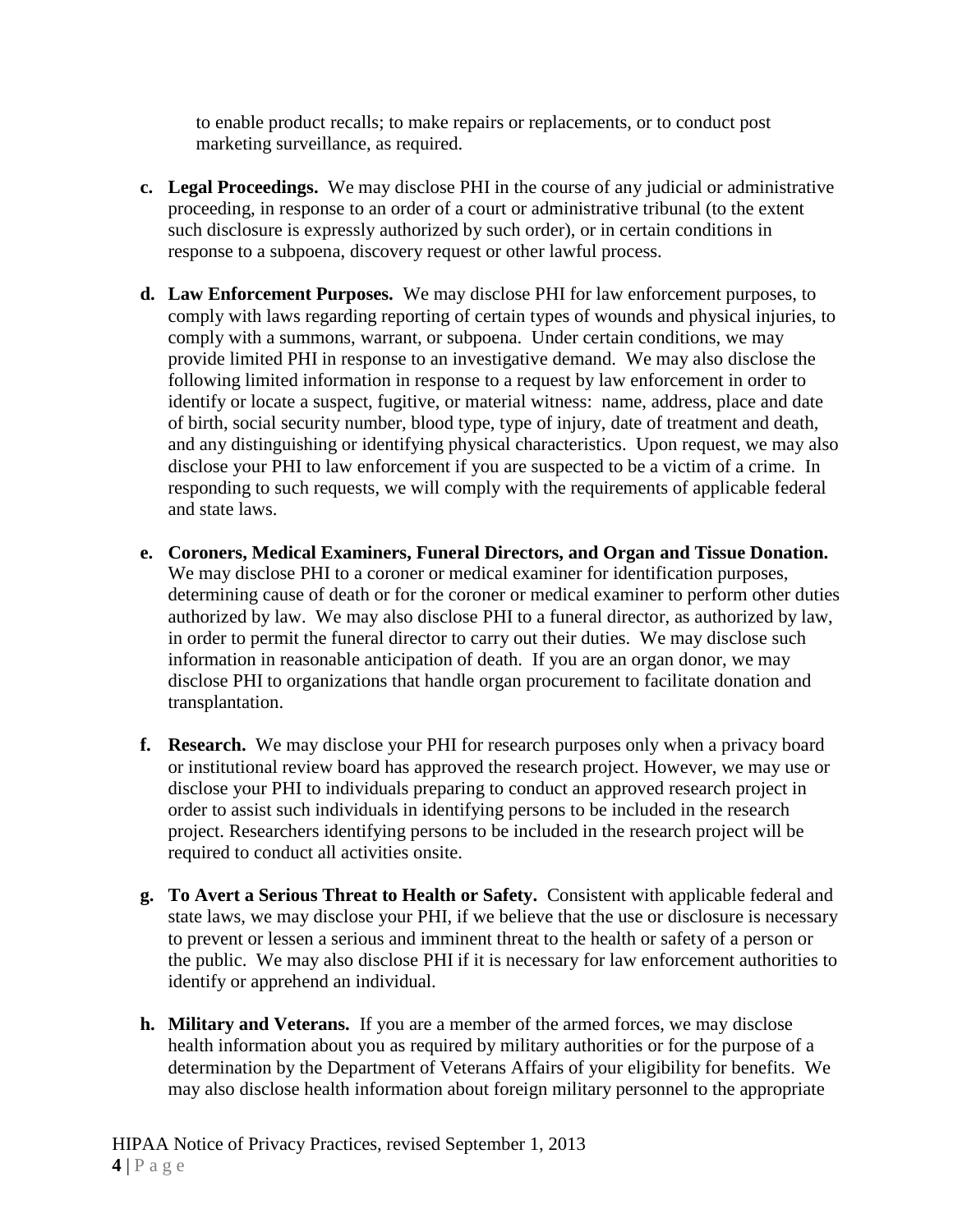foreign military authority.

- **i. National Security.** We may disclose your PHI to authorized Federal officials for intelligence, counterintelligence, and other national security activities authorized by law, including the provision of protective services to the President.
- **j. Correctional Institutions and Other Law Enforcement Custodial Situations.** Should you be an inmate of a correctional institution, or in custody of a law enforcement official, we may disclose to the institution, its agents, or the law enforcement official health information necessary for your health and the health and safety of others.
- **k. Workers' Compensation.** We may disclose your PHI as required and authorized by workers' compensation laws or other similar programs.

## **3. Uses and Disclosures that You May Object To**

There are some ways in which the Facility uses your PHI that you may object to. If you do not wish to have your PHI disclosed for any of these purposes, you may object by providing written notification of your objection to providing your PHI for any of these purposes. The written notification must be provided to the Administrator of this facility. Written objections should be addressed to Robin Stern 437 Givler Drive, Martinsburg, PA 16662.

- **a. Facility Directories.** Unless you object, we may include information about you in the Facility Directory. This information may include your name, location in the Facility, your general condition (such as fair or stable), and your religious affiliation. All of this information, except religious affiliation, may be disclosed to people that ask for you by name. Your religious affiliation will be only given to a member of the clergy, such as a priest or rabbi.
- **b. Individuals Involved in Your Health Care or Payment for your Care.** Unless you object, we may disclose your PHI to your family members and friends who are involved in your care or who help pay for your care. We may also disclose your PHI to a disaster relief organization for the purposes of notifying your family and/or friends about your general condition, location, and/or status (i.e., alive or dead). If you are unable to agree or object to such a disclosure, we may disclose such information as necessary if we determine that it is in your best interest based on our professional judgment.
- **c. Uses and Disclosures Related to Fundraising Activities.** Unless you object, we may use certain PHI to contact you in an effort to raise money for our facility and its operations. Such fundraising communications shall provide, in a clear and conspicuous manner, the opportunity for you to opt out of receiving future fundraising communications. The information we may use will be limited to demographic information, including your name, address, age, gender, and contact information, dates for which you received treatment or services at our Facility, and your health insurance status. If you do not wish to be contacted for participation in fundraising activities, you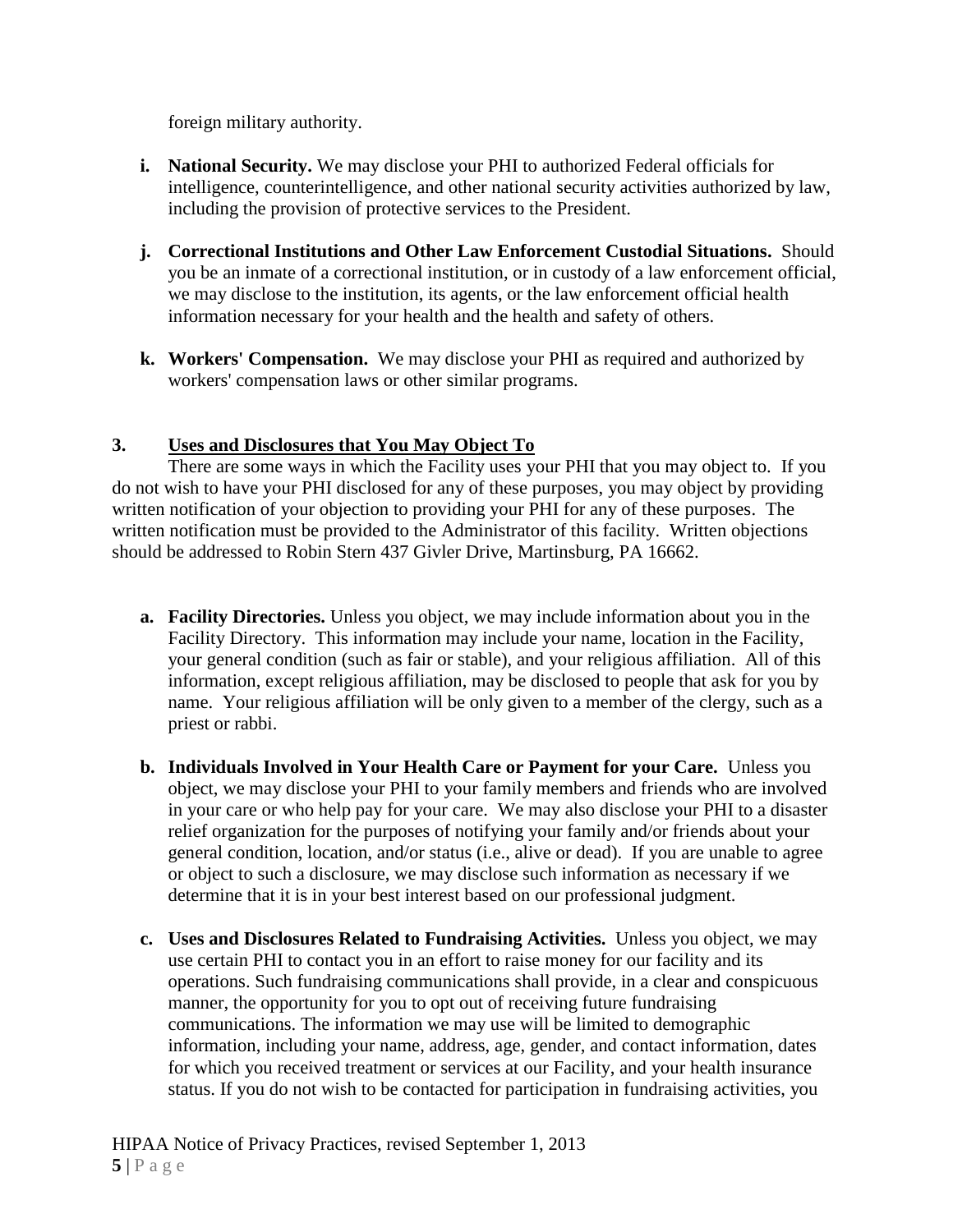must provide us with a written notification.

### **4. Uses and Disclosures of Protected Health Information Requiring Authorization**

Some uses and disclosures require the patient's written authorization. You may revoke this authorization in writing at any time except to the extent that we have already undertaken an action in reliance upon your authorization. If you revoke your authorization, we will no longer use or disclose your PHI for the reasons covered by your written authorization.

- **a. Psychotherapy Notes.** Psychotherapy Notes comprise a special category of PHI that is held to a higher standard of privacy protection than clinical records because they are separated from the rest of your medical record and are never intended to be shared with anyone else. We must receive your authorization for any use or disclosure of psychotherapy notes, except: use by the originator of the psychotherapy notes for treatment or health oversight activities; as set forth in sections 1 and 2 above; or as required by law.
- **d. Marketing Communications.** We must receive your authorization for any use or disclosure of PHI for marketing, except if the communication is in the form of a face-toface communication made to you personally; or a promotional gift of nominal value provided by the Facility. It is not considered marketing to send you information related to your individual treatment, case management, care coordination or to direct or recommend alternative treatment, therapies, healthcare providers or settings of care. These may be sent without written permission. If the marketing is to result in financial remuneration to the Facility by a third party we will state this on the authorization.
- **e. Sale of PHI.** We must receive your authorization for any disclosure of your PHI which is a sale of PHI. Such authorization will state that the disclosure will result in remuneration to the Facility.
- **f. Other Uses and Disclosures.** Other uses and disclosures of your PHI not covered by one of the general categories in sections 2, 3, or 4 of this Notice will be made only with your written authorization, unless otherwise permitted or required by law as described in this Notice.

#### **5. Our Duty to Notify in the Event of a Breach**

We are required to notify you in the event that your unsecured PHI is breached. A "breach" is defined as the unauthorized acquisition, access, use, or disclosure of PHI which compromises the security or privacy of the PHI, but does not include unintentional acquisition, access or use of such information, inadvertent disclosure of such information within a facility, and disclosure to a person not reasonably able to retain it. "Unsecured protected health information" refers to PHI that is not secured through the use of a valid encryption process approved by the Secretary of Health and Human Services or the destruction of the media on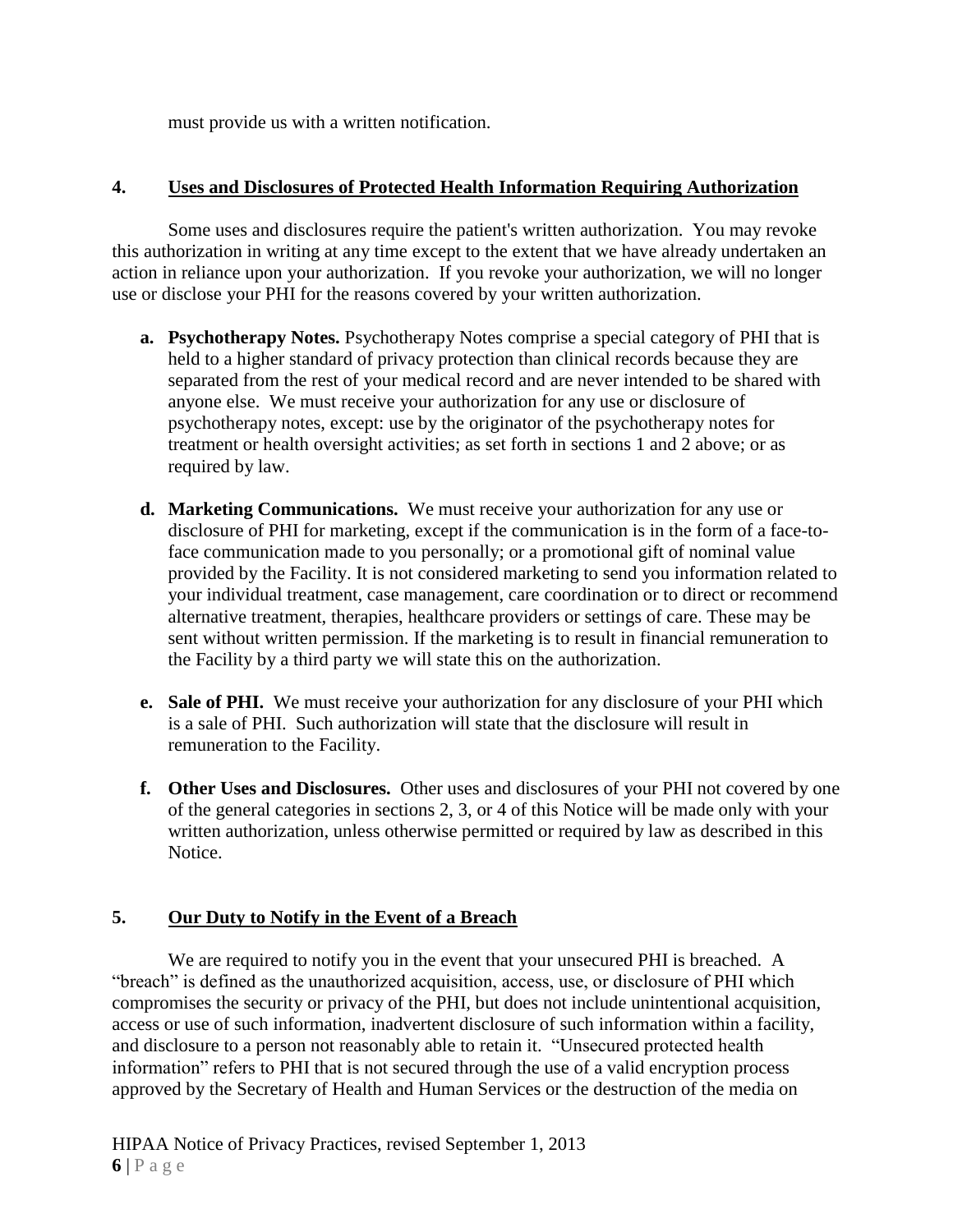which the PHI is recorded or stored. Should any of your "unsecured" PHI held by us be "breached," then we will fully comply with the HIPAA/HITECH breach notification requirements and we will notify you as follows:

- **a. Timing and Method of Notification.** We will notify you no later than calendar 60 days after discovery of such breach via first-class mail or e-mail, if specified by you as your preference. If the breach involves the information of more than 500 individuals, we will also provide notice to prominent media outlets. We will also notify the Secretary of Health and Human Services of the breach (immediately if the breach involves the information of more than 500 individuals, or in an annual notification for all other breaches).
- **b. Contents of Notification.** Our notification to you will include:
	- 1. A brief description of what happened, including the date of breach and date of discovery (if known).
	- 2. A description of the types of unsecured PHI that were involved in the breach (such as whether full name, social security number, date of birth, home address, account number, diagnosis, disability code, or other types of information were involved).
	- 3. Any steps you should take to protect yourself from potential harm resulting from the breach.
	- 4. A brief description of what we are doing to investigate the breach, mitigate harm to the individuals whose PHI was breached, and protect against further breaches; and
	- 5. Contact procedures for you to ask questions or learn additional information, which will include a toll-free telephone number, an e-mail address, Web site, or postal address.

## **6. Your Rights Regarding Your Protected Health Information**

Although your health record is the property of the Facility, the information belongs to you. You have the following rights regarding your health information:

**a. Right to Request Restrictions.** You have the right to request a restriction of your PHI. This means you may ask us not to use or disclose any part of your PHI for the purposes of treatment, payment or health care operations. You may also request that any part of your PHI not be disclosed to family members or friends who may be involved in your care or for notification purposes as described in this Notice of Privacy Practices. You must submit your request in writing. In your request, you must state: what information you want to limit access to; whether you want to limit use, disclosure, or both; and to whom you want the limits to apply.

The Facility is not required to agree to a restriction that you may request. If the Facility does agree to the requested restriction, the Facility will comply with your request unless the information is needed to provide you emergency treatment.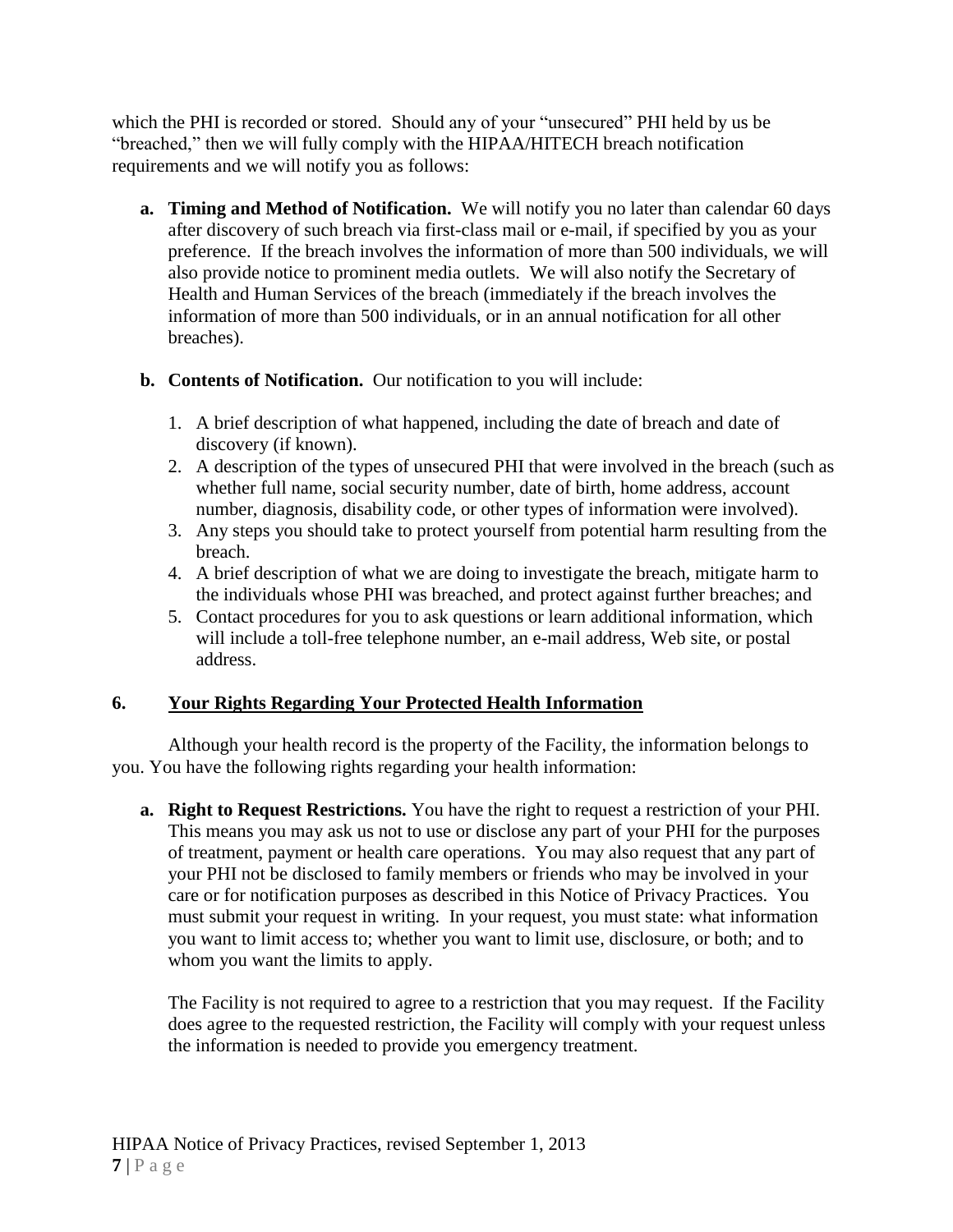**Right to Request Confidential Communications.** You have the right to request to receive confidential communications from the Facility by alternative means or at an alternative location. The Facility will accommodate reasonable requests. The Facility will not request an explanation from you as to the basis for the request. To make this request you must notify the Administrator Robin Stern 437 Givler Drive, Martinsburg, PA 16662.

**Right to Inspect and Copy.** With some exceptions, you have the right to inspect and copy your PHI. This means you may inspect and obtain a copy of PHI about you for so long as we maintain the PHI. As permitted by federal or state law, we may charge you a reasonable fee for the costs of copying your records.

- **b. Denials.** Under federal law, you may not inspect or copy the following records: psychotherapy notes; information compiled in reasonable anticipation of, or use in, a civil, criminal, or administrative action or proceeding; and laboratory results that are subject to law that prohibits access to PHI. Should we deny your request to inspect and/or copy your health information, we will provide you with written notice of our reasons of the denial and your rights for requesting a review of our denial. If such review is granted or is required by law, we will select a licensed health care professional not involved in the original denial process to review your request and our reasons for denial. We will abide by the reviewer's decision concerning your inspection/copy requests.
- **c. Right to Restrict Disclosures to a Health Plan Related to Items or Services Paid Outof-Pocket in Full.** We will comply with requests from you to restrict the disclosure of your PHI to health plans for purposes of carrying out payment of health care operations and the PHI pertains solely to a health care item or service for which the provider has been paid out of pocket in full.
- **d. Right to Amend.** If you feel that health information in your record is incorrect or incomplete, you have the right to ask the Facility to amend your PHI. This means you may request an amendment of PHI about you in a designated record set for so long as we maintain this information. In certain cases, the Facility may deny your request for an amendment. For example, your request may be denied if the information was not created by the Facility, or if the information is accurate and complete. If your request is denied, we will provide you with a written notification of the reason(s) of such denial and your rights to have the request, the denial, and any written response you may have relative to the information and denial process appended to your health information.
- **e. Right to an Accounting of Disclosures.** You have the right to request an accounting of disclosures of your PHI. Your request may not include releases for more than six (6) years prior to the date of your request. This accounting will not include any of the following disclosures we may have made: for treatment, payment, or health care operations; information released to you provided in response to a request to inspect your PHI; pursuant to your written authorization; information released to your family or other people involved in your care; for the facility's directory; for national security purposes; to correctional institutions or law enforcement officials; or as part of a limited data set that does not contain identifiable data. Your request must be in writing and must specify the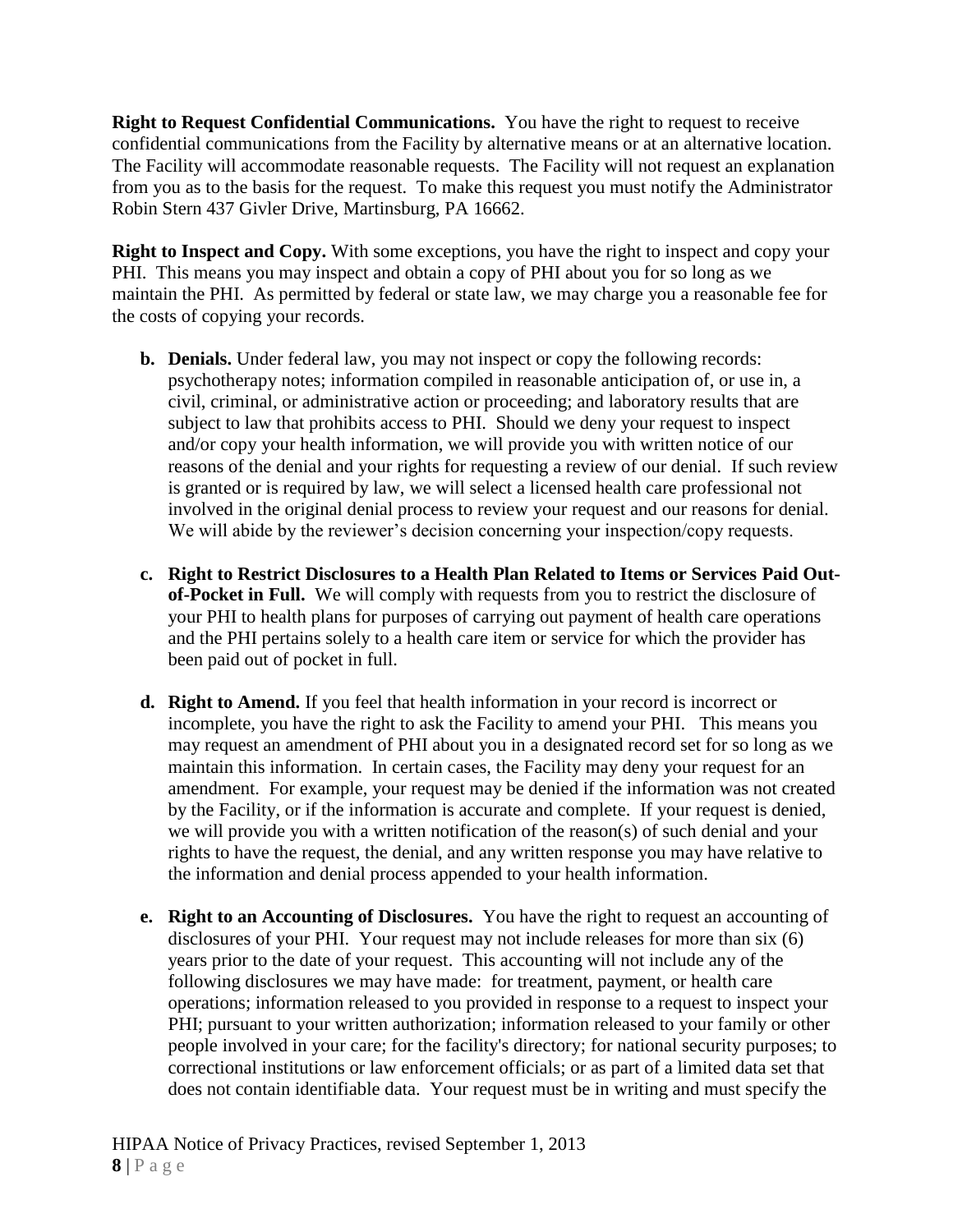time period involved. We will respond to your request with sixty (60) days of the receipt of your written request. Should additional time be needed to reply, you will be notified of such extension. However, in no case will such extension exceed thirty (30) days. The first accounting you request during a twelve (12) month period will be free. There may be a reasonable fee for additional requests during the twelve (12) month period. We will notify you of the cost involved and you may choose to withdraw or modify your request at that time before any costs are incurred.

**f. Right to a Paper Copy of This Notice.** You have the right to obtain a paper copy of this notice from us, upon request, even if you have agreed to accept this notice electronically.

## **7. Complaints**

You may file a complaint with the Facility or with the Secretary of Health and Human Services if you believe your privacy rights have been violated. To file a complaint with the Facility, contact the Privacy Officer, Robin Stern (814) 793-3728. **You will not be penalized or retaliated against for filing a complaint.** 

This notice was published and becomes effective on September 1, 2013.